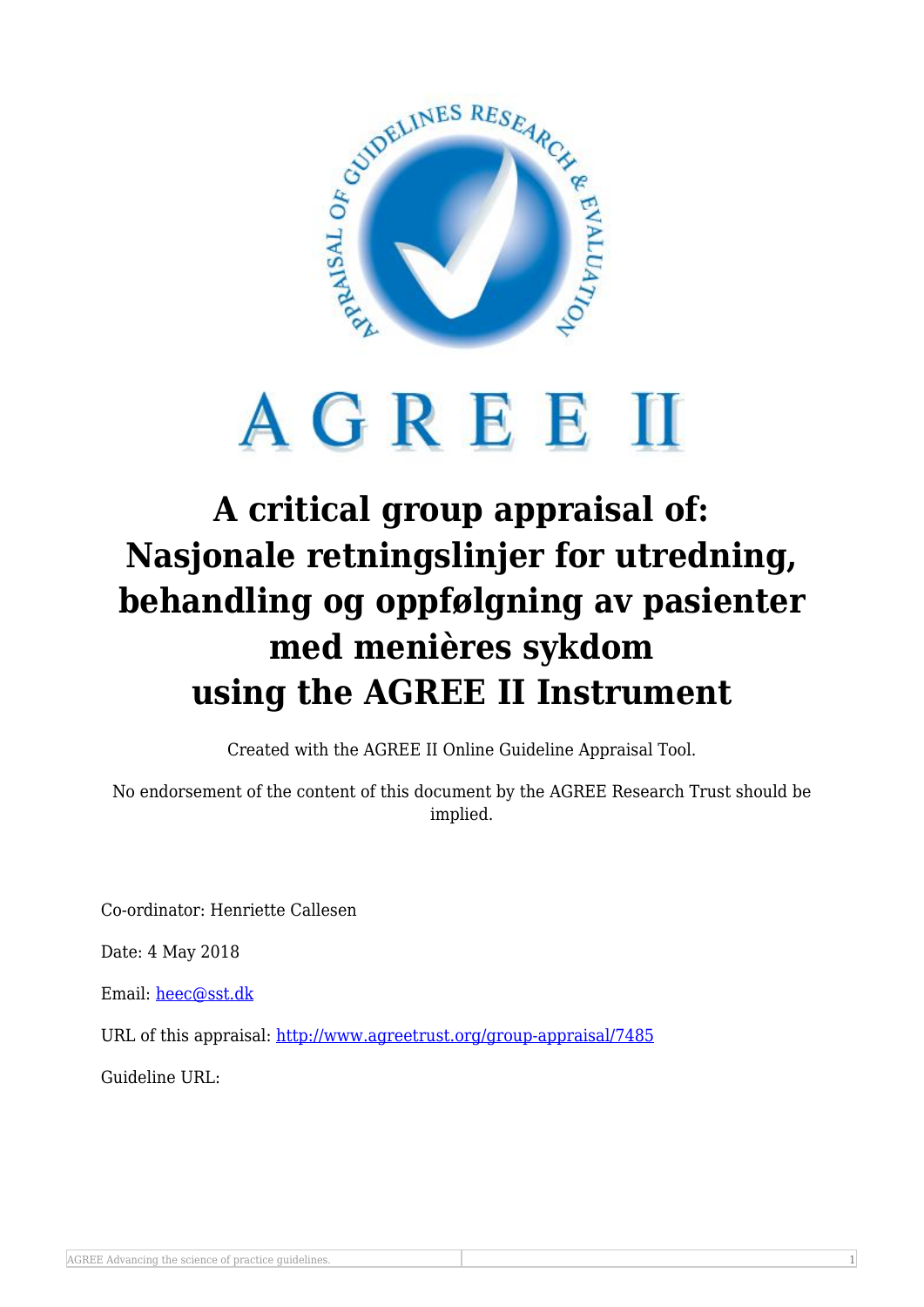|     | Domain 1   Domain 2   Domain 3   Domain 4   Domain 5   Domain 6   OA 1   OA 2 |     |     |     |    |     |                                                              |
|-----|-------------------------------------------------------------------------------|-----|-----|-----|----|-----|--------------------------------------------------------------|
| 81% | 67%                                                                           | 26% | 58% | 52% | 0% | 42% | Yes - 0, Yes with<br>$\frac{1}{2}$ modifications - 1, No - 1 |

| Domain 1. Scope and Purpose       |             |                |  |  |  |  |  |  |
|-----------------------------------|-------------|----------------|--|--|--|--|--|--|
|                                   | Appraiser 1 | Appraiser 2    |  |  |  |  |  |  |
| Item 1                            | 7           | 6              |  |  |  |  |  |  |
| Item <sub>2</sub>                 | 6           | 2              |  |  |  |  |  |  |
| Item <sub>3</sub>                 | 7           | 7              |  |  |  |  |  |  |
|                                   |             |                |  |  |  |  |  |  |
| Domain 2. Stakeholder Involvement |             |                |  |  |  |  |  |  |
|                                   | Appraiser 1 | Appraiser 2    |  |  |  |  |  |  |
| Item 4                            | 4           | 3              |  |  |  |  |  |  |
| Item 5                            | 4           | 5              |  |  |  |  |  |  |
| Item <sub>6</sub>                 | 7           | 7              |  |  |  |  |  |  |
|                                   |             |                |  |  |  |  |  |  |
| Domain 3. Rigour of Development   |             |                |  |  |  |  |  |  |
|                                   | Appraiser 1 | Appraiser 2    |  |  |  |  |  |  |
| Item 7                            | 1           | $\overline{2}$ |  |  |  |  |  |  |
| Item <sub>8</sub>                 | 1           | 1              |  |  |  |  |  |  |
| Item 9                            | 1           | 1              |  |  |  |  |  |  |
| Item 10                           | 1           | 1              |  |  |  |  |  |  |
| Item 11                           | 6           | 6              |  |  |  |  |  |  |
| Item 12                           | 4           | 7              |  |  |  |  |  |  |
| Item 13                           | 5           | 2              |  |  |  |  |  |  |
| Item 14                           | 1           | 1              |  |  |  |  |  |  |
|                                   |             |                |  |  |  |  |  |  |
| Domain 4. Clarity of Presentation |             |                |  |  |  |  |  |  |
|                                   | Appraiser 1 | Appraiser 2    |  |  |  |  |  |  |
| Item 15                           | 5           | 3              |  |  |  |  |  |  |
| Item 16                           | 5           | 6              |  |  |  |  |  |  |
| Item 17                           | 4           | 4              |  |  |  |  |  |  |
|                                   |             |                |  |  |  |  |  |  |
| Domain 5. Applicability           |             |                |  |  |  |  |  |  |
|                                   | Appraiser 1 | Appraiser 2    |  |  |  |  |  |  |